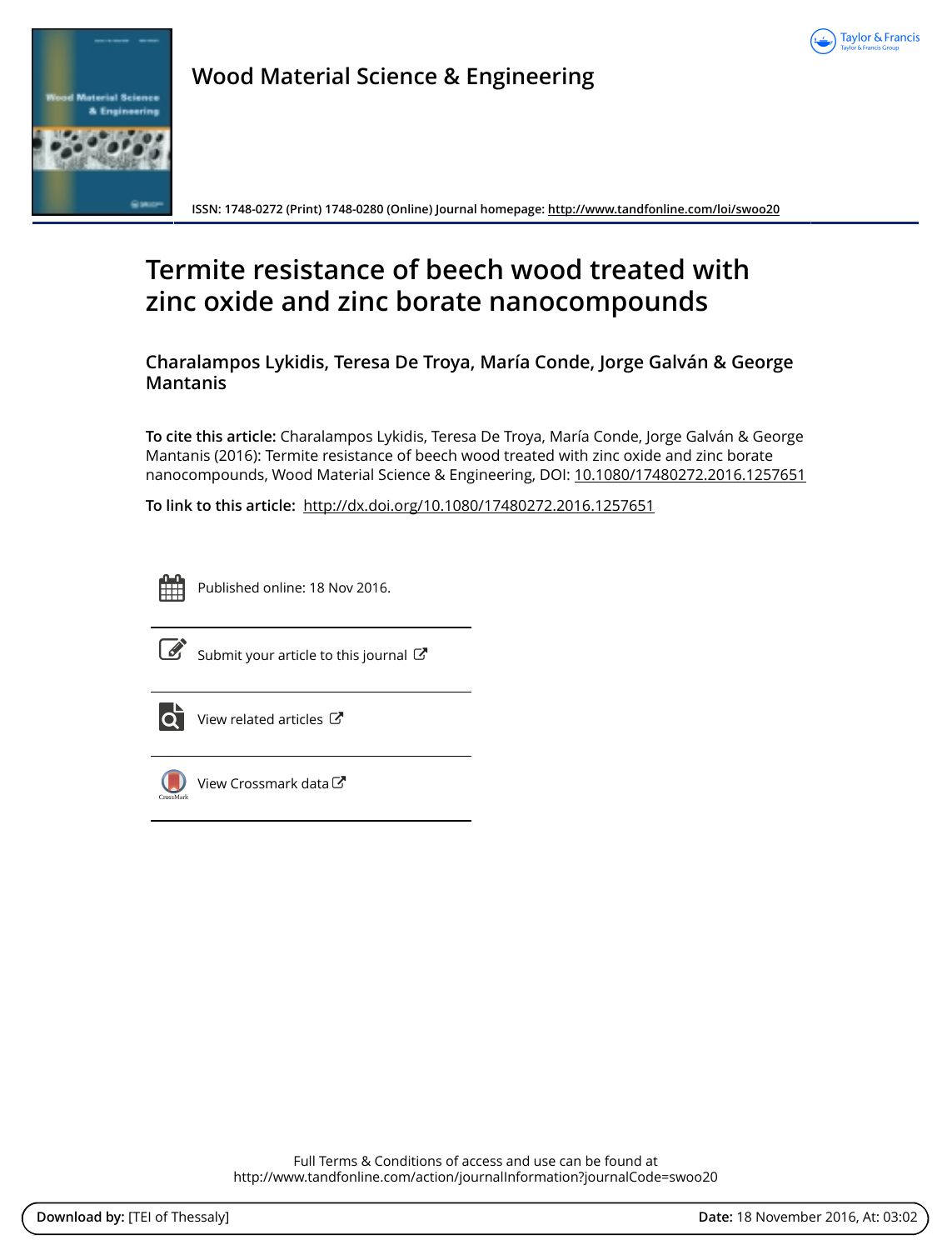### <span id="page-1-0"></span>ORIGINAL ARTICLE

# Termite resistance of beech wood treated with zinc oxide and zinc borate nanocompounds\*

# Charalampos Lykidis<sup>a</sup>, Teresa De Troya<sup>b</sup>, María Conde<sup>b</sup>, Jorge Galván<sup>c</sup> and George Mantanis<sup>d</sup>

<sup>a</sup>Laboratory of Wood Anatomy and Technology, Hellenic Agricultural Organisation "Demeter", Institute of MFE and Forest Products Technology, Athens, Greece; <sup>b</sup>Dpto. Productos Forestales, CIFOR-INIA, Madrid, Spain; <sup>c</sup>Instituto de Ciencias de la Construcción E. Torroja-Consejo Superior de Investigaciones Científicas (CSIC), Madrid, Spain; <sup>d</sup>Research Lab of Wood Science and Technology, Department of Wood & Furniture Design and Technology, Technological and Educational Institution (TEI) of Thessaly, Karditsa, Greece

#### **ABSTRACT**

The field of wood protection is currently changing due to the restrictions imposed by the Biocidal Products Regulation. The need for development of new wood protection technologies is therefore growing. In this work, the resistance of European beech (Fagus sylvatica L.) wood impregnated with nano-dispersions of zinc oxide (nano-ZnO) and zinc borate (nano-ZnB) against the termite Reticulitermes grassei Clement was investigated. Three different concentrations (0.5%, 1%, 2%) of the nanocompounds were tested. The effects of water leaching were also investigated. A severe effect in terms of termite workers mortality was induced by both dispersions, even at the lowest concentration. In terms of termite feeding, nano-ZnO dispersions appeared to be more efficient than nano-ZnB as they induced significant improvement at concentrations as low as 0.5%. Nano-ZnB was applied at 1% or higher concentrations in order to impart similar changes. Nano-ZnB dispersions were efficient in terms of termite resistance for a concentration at least 1%. Further increasing concentration to 2% resulted in a respective increase of wood efficacy against termites. For both tested nanocompounds, water leaching did not result in any significant increase of termite feeding.

#### ARTICLE HISTORY

Received 27 July 2016 Revised 1 November 2016 Accepted 2 November 2016

#### **KEYWORDS**

Wood resistance; termite; nano-zinc oxide; nano-zinc borate; impregnation

## Introduction

The introduction of nanotechnology in the field of wood has provided opportunities to a wide range of potential applications. Among the most important of them is the use of nano-sized metals for the improvement of physical and biological properties of wood. Nano-sized metals are very effective in wood protection mainly because, due to their size, they can increase the effective surface area in an evenly dispersed layer (Freeman and McIntyre [2008](#page-5-0)). Moreover, these particles due to their size can penetrate through the cell wall openings and provide much higher retention resulting to a higher biological durability of wood (Kartal et al. [2009](#page-5-0)).

Nano-zinc oxide (nano-ZnO) and nano-zinc borate (nano-ZnB) are well-known examples of nano-sized metals used for improving some properties of lignocellulosic materials. Nano-ZnO has been widely used as wood coating additive for the enhancement of ultraviolet (UV) stability and biological resistance (Hegedus et al. [2008](#page-5-0), Lowry et al. [2008](#page-5-0), Lei et al. [2010](#page-5-0), Weichelt et al. [2010](#page-5-0), Yu et al. [2010](#page-5-0), Auclair et al. [2011,](#page-5-0) Saha et al. [2011,](#page-5-0) Farahani and Banikarim [2013\)](#page-5-0). Nano-ZnB has been utilised as an effective compound for upgrading the flame retardancy (Garba [1999\)](#page-5-0) as well as the fungicidal and insecticidal properties of wood (Manning and Laks [1998](#page-5-0)).

Almost all of the above-mentioned work was related to the use of nano-ZnO and nano-ZnB for the surface protection of wood, while until recently there was not so much information available about their efficiency when impregnated in wood. During the last few years, efforts in this field have been undertaken in order to enhance the durability and service life of wood (Kartal et al. [2009,](#page-5-0) Clausen et al. [2010a](#page-5-0), Mantanis and Jones [2012](#page-5-0), Akhtari et al. [2013](#page-5-0), Lykidis et al. [2013,](#page-5-0) Németh et al. [2013,](#page-5-0) Mantanis et al. [2014](#page-5-0)). Clausen et al. ([2010b\)](#page-5-0) reported that nano-ZnO impregnated wood inhibited fungal decay to some extent, except for fungi that are zinc-tolerant (e.g. Postia placenta). They found that impregnation of wood with nano-ZnO inhibited termite feeding and caused moderate termite mortality and inhibition. In addition, they noted almost no leaching in nano-ZnO impregnated pine wood specimens after a laboratory test (Clausen et al. [2010a\)](#page-5-0). They also reported that, after 12 months of outdoor exposure, significant UV protection was achieved; noticeably, a high chemical depletion was shown for specimens treated with high concentrations of nano-ZnO. Furthermore, impregnation with nano-ZnO dispersion having concentration higher than 2.5% provided substantial resistance to water absorption following 12 months of outdoor exposure, as compared to untreated and unweathered pine wood. Later on, the same scientists reported high leaching and termite resistance of pine wood impregnated with nano-ZnO at concentrations up to 5% (Clausen et al. [2011\)](#page-5-0). Both leachability and termite resistance were not influenced by the nano-ZnO particle dimensions. Mass loss of wood by eastern subterranean

Part of this work was presented in the 47th IRG Annual Conference held in Lisbon, Portugal on 15–19 May 2016 (IRG/WP 16-30691).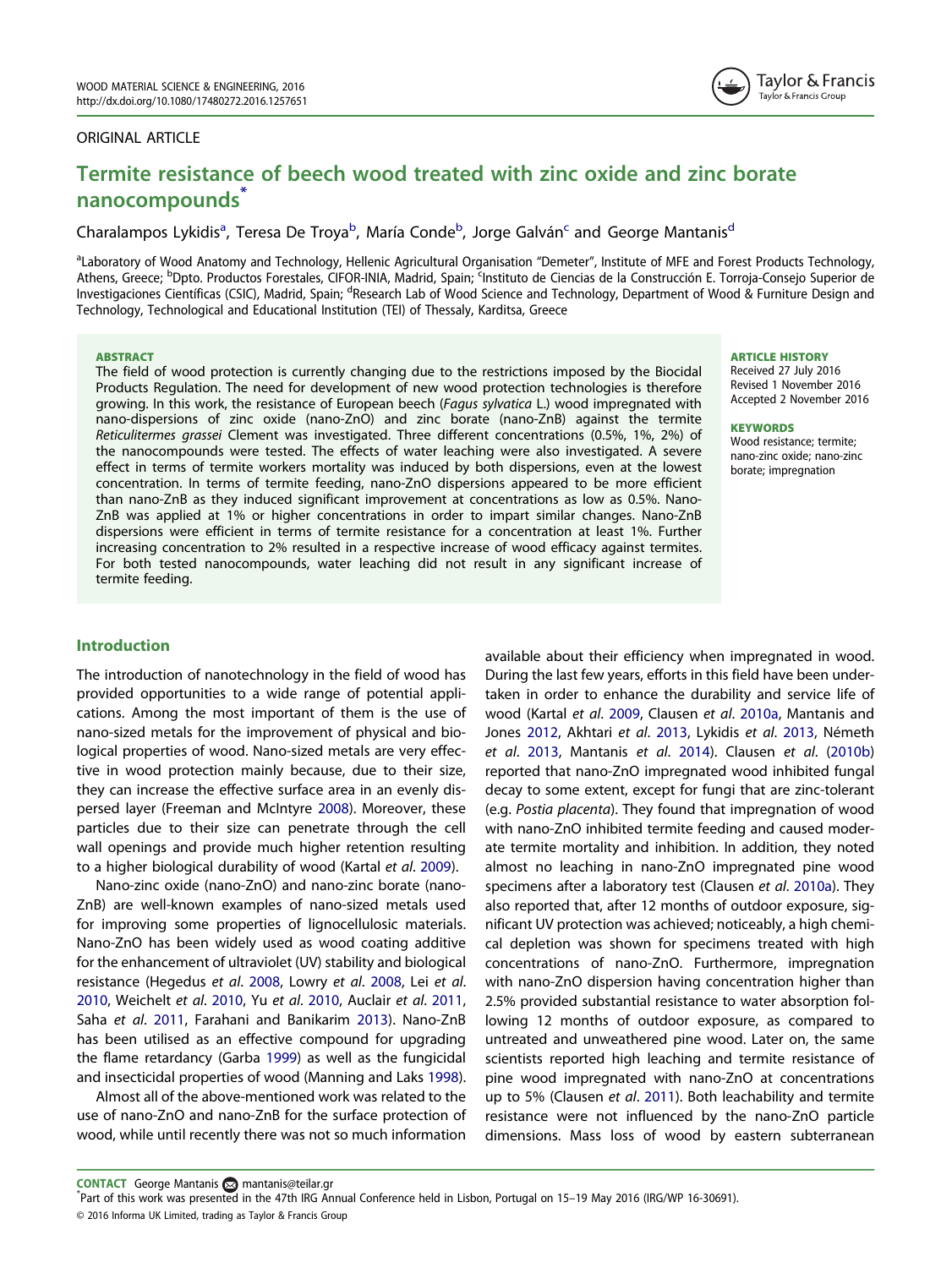<span id="page-2-0"></span>termites was less than 4%, and their mortality was greater than 94%.

In addition to the above, Németh et al. ([2013](#page-5-0)) reported that nano-ZnO inhibited brown rot by Poria placenta in the case of spruce, beech, and poplar wood. Akhtari et al. [\(2013\)](#page-5-0) studied the spectra of wood specimens impregnated with nano-ZnO, concluding that there were not observed significant changes in lignin and carbohydrates after exposure to Trametes versicolor indicating fungicide effects of the ZnO nanoparticles. Lykidis et al. ([2013\)](#page-5-0) investigated the brown rot resistance of black pine wood (Pinus nigra L.) pressure-treated in an autoclave with nano-ZnO and nano-ZnB dispersions. Mean weight losses for P. nigra sapwood exposed to Coniophora puteana were ca. 0.6% when treated with nano-ZnB. On the contrary, impregnation of pine wood with nano-ZnO resulted in less durability (weight loss of 35.9%) against the same fungi.

In view of the fact that information about the durability of nano-ZnO and nano-ZnB impregnated wood against wood boring insects is limited, purpose of this work was to contribute by assessing the biological resistance of European beech wood treated with the forementioned particles against the termite Reticulitermes grassei.

#### Materials and methods

#### **Materials**

Wood block tests with dimensions of  $25 \times 25 \times 15$  mm, free of defects were prepared from mature, air-dried sapwood of European beech (Fagus sylvatica L.).

Nano-ZnO and nano-ZnB dispersions at three concentrations (0.5%, 1.0% and 2.0%) were used for the impregnation of wood specimens. The nano-dispersions as well as their physical and chemical properties (Table 1) were provided by NanoPhos S.A. (Lavrio, Greece).

The species of termite tested has been R. grassei Clement, cultured in chamber under controlled conditions at  $28 \pm 2^{\circ}$ C and 80  $\pm$  5% of relative humidity (RH).

#### Preparation of samples

All wood blocks were initially dried in a ventilated oven at 103  $\pm$  2°C for 96 h and then weighed to acquire their anhydrous weight ( $m_0$ ). Afterwards, they were conditioned at  $20 \pm 2^{\circ}C$ and 60% RH for approximately one month until constant weight. The moisture content of the conditioned specimens varied between 9.6% and 9.8%.

# Impregnation and leaching

Lab-scale impregnation of wood with the two types of dispersions, namely nano-ZnO and nano-ZnB, was carried out according to the full cell process in a 1.2 L stainless steel reactor. Specifically, the impregnation process comprised an initial vacuum phase at  $0.56 \pm 0.01$  bar (abs) for 15 min followed by the transfer of the dispersion to the reactor within 15 s, while vigorously stirred. The loaded reactor was then pressurised at  $6.0 \pm 0.1$  bar for 60 min. Finally, the dispersion was withdrawn and the specimens were vacuum-treated at

Table 1. Physical and chemical properties of nano-sized zinc-based compounds.

| Property             | Zinc oxide               | Zinc borate              |  |
|----------------------|--------------------------|--------------------------|--|
| Particle size        | 85 nm                    | 125 nm                   |  |
| Colour               | Milky white              | Milky white              |  |
| pН                   | 7.6                      | 7.0                      |  |
| <b>Boiling point</b> | $>100^{\circ}$ C         | $>100^{\circ}$ C         |  |
| Flash point          | >100°C (closed cup)      | >100°C (closed cup)      |  |
| Auto ignition point  | $>100^{\circ}$ C         | $>100^{\circ}$ C         |  |
| Density              | $1.00$ g/mL              | $1.00$ g/mL              |  |
| Viscosity            | 3 cP (at $25^{\circ}$ C) | 4 cP (at $25^{\circ}$ C) |  |
| Solids content       | 2.1% w/w                 | 3.0% w/w                 |  |

 $0.56 \pm 0.01$  bar for 15 min. The surfaces of the specimens were then rinsed with water to wash away any residual material. Afterwards, they were gently air dried in a constant climate, dried out at  $103 \pm 2^{\circ}$ C for 96 h and were re-weighed in order to get their dry weight after impregnation  $(m_i)$ . Weight per cent change after impregnation  $(WC_{i})$  for each specimen was calculated using the following equation.

$$
WC_i(\%) = 100 \times (m_i - m_0)/m_0.
$$
 (1)

Leaching with water was carried out according to standard EN [84](#page-5-0) [\(1997\)](#page-5-0). Specimens were covered with distilled water, the volume of which was five times the volume of the samples. Subsequently they were placed in the reactor and held under vacuum of 0.04 bar (abs) for 20 min. Afterwards, the blocks remained immersed for 2 h, and the water was substituted fresh one for the first time. The specimens remained immersed in the distilled water for 14 days, during which water was refreshed 10 times (including the first water change). The leached specimens were gently air dried in a constant climate, then oven dried at  $103 \pm 2^{\circ}$ C for 96 h and finally were re-weighed to acquire their dry weight after leaching  $(m_l)$ . Weight per cent change after leaching (WC<sub>L</sub>) for each specimen was calculated using the following equation.

$$
WC_{L}(%) = 100 \times (m_{L} - m_{0})/m_{0}. \qquad (2)
$$

In all tests, six replicates were used per variable, and the same series of untreated wood specimens were also used for comparison and for each parameter.

#### Termite resistance

Once treated, the specimens were placed in contact with termites following the methodology explained in the European standard EN [117](#page-5-0) [\(2012\)](#page-5-0).

Each wood specimen was in contact with a colony of termites according to the following methodology: Remoisten sand (1 volume of water to 4 volumes of sand) and small pieces of wood (approximately 0.5 g) were introduced and pushed down to the bottom of each container. Then, a colony of termites comprising 250 workers and a number of 2–3 soldiers and nymphs were introduced to each container. The test containers were incubated in a culturing chamber, with air-circulation controlled at  $26 \pm 2^{\circ}$ C, at a minimum relative humidity of 70  $\pm$  5%. Over a period of two or four days after setting up the colonies, in each recipient, a glass ring against one of the vertical walls of the container was introduced in the middle of this wall. Afterwards, a wood specimen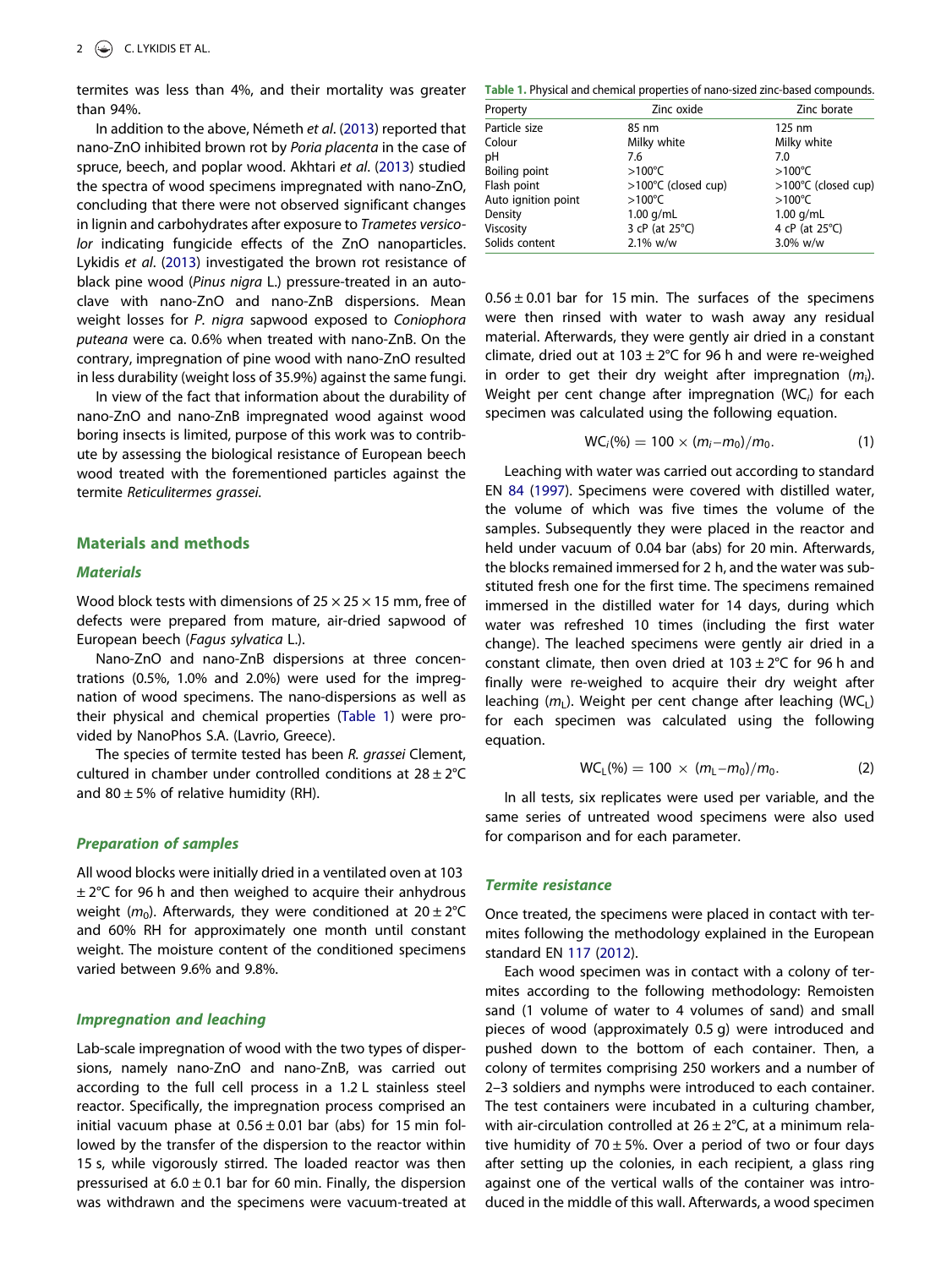<span id="page-3-0"></span>Table 2. Mean (and standard deviation in parentheses) of weight per cent changes related to the tested specimens.

|           | Concentration<br>(%) | Ageing    | Weight change,<br>impregnation (%) | Weight change,<br>after leaching<br>(%) |
|-----------|----------------------|-----------|------------------------------------|-----------------------------------------|
| Nano-     | 0.5                  | Leached   | 2.0(0.47)                          | 0.7(0.64)                               |
| ZnB       |                      | Unleached | 2.1(0.51)                          |                                         |
|           | 1.0                  | Leached   | 4.3(1.11)                          | 2.9(1.22)                               |
|           |                      | Unleached | 4.4 (1.00)                         |                                         |
|           | 2.0                  | Leached   | 9.8(2.42)                          | 8.2(2.38)                               |
|           |                      | Unleached | 9.7(2.34)                          |                                         |
| Nano-     | 0.5                  | Leached   | 2.1(0.90)                          | 0.8(0.97)                               |
| ZnO       |                      | Unleached | 2.3(0.67)                          |                                         |
|           | 1.0                  | Leached   | 5.4 (1.37)                         | 4.0(1.51)                               |
|           |                      | Unleached | 5.2(1.22)                          |                                         |
|           | 2.0                  | Leached   | 10.1 (2.48)                        | 8.6(2.45)                               |
|           |                      | Unleached | 10.7(3.03)                         |                                         |
| Untreated |                      | Leached   | 0.0(0.00)                          | $-1.5(0.51)$                            |
|           |                      | Unleached | 0.0(0.00)                          |                                         |

in each container was placed. All the test containers were placed in the culturing chamber during a period of 8 weeks, during which the humidity of the sand in the recipients was controlled.

At the end of the test, the wood specimens were removed from each container for visual examination according to the following criteria: 0: no attack, 1: attempted attack (superficial erosion), 2: slight attack (erosion of 1 mm in depth and/or single tunnelling to a depth of up to 3 mm), 3: average attack (erosion of <1 mm in depth and/or isolated tunnelling of a depth >3 mm not enlarging to form cavities), and 4: strong attack (erosion of >1 mm to <3 mm in depth and/or tunnelling penetrating to a depth >3 mm and enlarging to form a cavity in the body of the test specimen).

In addition, the total number of termites still alive in each test container, the survival level of the workers, and the presence of living soldiers (or nymphs) were determined. Furthermore, the weight (mass) loss of each wood specimen was also determined, even though this is not a requirement of the European standard.

In order to detect statistically significant differences among the mean values acquired in this research, one-way analysis of variance ( $\alpha$  = 0.05) was carried out using SPSS 18.0. Microsoft Excel 2007 was used to determine the regression models and coefficient of determination values.

# Results and discussion

The mean weight per cent changes (e.g. retention levels) after each treatment are shown in Table 2.

Regarding hygroscopicity, it was found that impregnation of wood specimens with nano-ZnB and nano-ZnO dispersions did not result in any significant moisture content change of the used specimens.

From Figure 1, it is obvious that weight changes (compared to the dry state) after impregnation and leaching of the specimens showed strong linear correlation ( $R^2 > 0.99$ ) against the concentration of the used dispersions. This indicates that absolute leaching was higher at higher concentrations, a result that has also been reported by Clausen et al. [\(2011\)](#page-5-0).

[Table 3](#page-4-0) shows the results concerning the survivals of termites as well as the weight loss values after the tests indicating that the survival rate of the termite workers was reduced from 58.0% (for leached specimens) and 63.1% (for unleached specimens) to 0% for all tested treatments. This proves a strong improvement in terms of termite workers mortality regardless of the dispersion concentration.

Regarding the inhibition of termite feeding, [Figure 2](#page-4-0) indicates that the related weight loss was strongly ( $R^2 > 0.85$ ) correlated to the nominal concentration of the used dispersions and can be described by a power model. According to the one-way ANOVA (least square difference) results for the unleached nano-ZnB impregnated specimens, an increase of concentration from 0% to 0.5% did not result in a statistically significant reduction ( $a = 0.05$ ) of termite feeding, indicating that concentrations up to 0.5% are not sufficient for improving the termite durability of beech wood. On the contrary, impregnation of wood with nano-ZnB dispersions having concentrations of 1% and 2% resulted in a significant reduction of



Figure 1. Mean values of dry weight per cent change due to impregnation and due to leaching for the tested range of dispersion concentrations.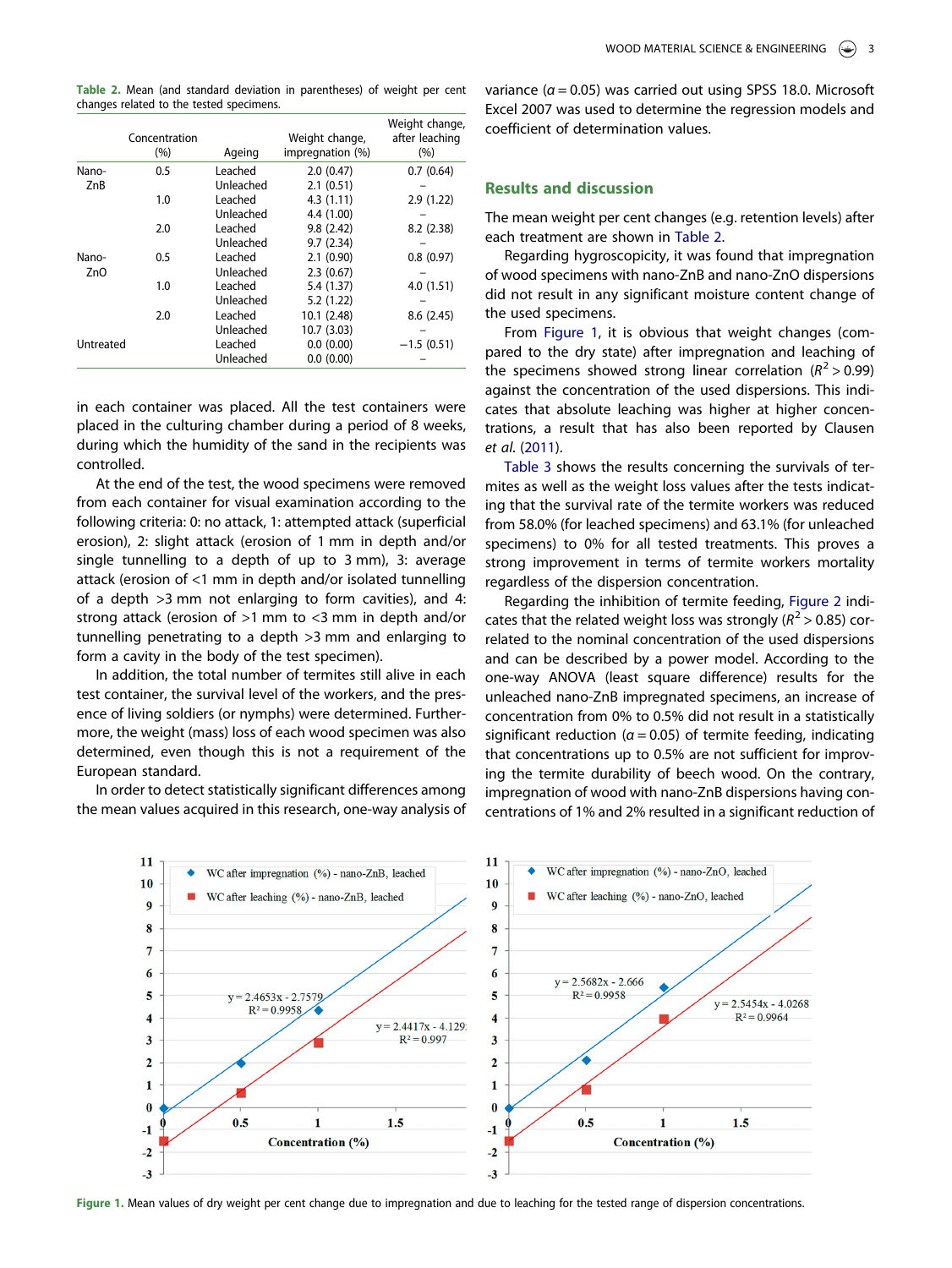| J                |                      |           |                  |                          |                    |
|------------------|----------------------|-----------|------------------|--------------------------|--------------------|
|                  | Concentration<br>(%) | Ageing    | Attack<br>degree | <b>Survivals</b><br>(% ) | Weight<br>loss (%) |
|                  |                      |           |                  |                          |                    |
| Nano-            | 0.5                  | Leached   | 0                | 0.0(0.0)                 | 4.6(1.2)           |
| ZnB              |                      | Unleached |                  | 0.0(0.0)                 | 6.3(2.5)           |
|                  | 1.0                  | Leached   | 0                | 0.0(0.0)                 | 3.4(0.3)           |
|                  |                      | Unleached | 1                | 0.0(0.0)                 | 3.6(1.2)           |
|                  | 2.0                  | Leached   | 0                | 0.0(0.0)                 | 2.2(0.3)           |
|                  |                      | Unleached | 0                | 0.0(0.0)                 | 1.5(0.7)           |
| Nano-            | 0.5                  | Leached   | 1                | 0.0(0.0)                 | 2.5(0.8)           |
| Z <sub>n</sub> O |                      | Unleached | 1                | 0.0(0.0)                 | 2.5(1.1)           |
|                  | 1.0                  | Leached   | 0                | 0.0(0.0)                 | 1.9(0.3)           |
|                  |                      | Unleached | 1                | 0.0(0.0)                 | 1.4(0.4)           |
|                  | 2.0                  | Leached   | 0                | 0.0(0.0)                 | 1.7(0.2)           |
|                  |                      | Unleached | 0                | 0.0(0.0)                 | 1.3(0.3)           |
| Untreated        |                      | Leached   | 4                | 58.0 (18.3)              | 9.6(2.0)           |
|                  |                      | Unleached | 3                | 63.1(6.0)                | 8.0(2.2)           |
|                  |                      |           |                  |                          |                    |

<span id="page-4-0"></span>Table 3. Mean (and standard deviation in parentheses) of attack degree, percentage of survivals and weight losses related to the tested specimens.

weight loss. Increase of nano-ZnB concentration from 1% to 2% also induced significant increase of beech wood durability against termites.

Regarding nano-ZnO treated specimens, the use of all tested dispersions resulted in a rather significant improvement of biological durability compared to the durability of untreated specimens. Furthermore, the increase of nano-ZnO concentration from 0.5% to 1% and 2% did not induce additional improvement of durability for the tested specimens. From the above findings, it can be concluded that nano-ZnO dispersions with concentration of 0.5% are adequate to significantly improve the termite durability of European beech wood because further increase of the concentration did not induce additional improvement of durability. It is also evident that nano-ZnO dispersions seem more efficient than nano-ZnB in terms of concentration because they induce significant termite durability improvement at concentrations as low as 0.5% while nano-ZnB should be used at concentrations higher than 1% in order to induce similar changes.

Regarding the effects of water leaching on the untreated specimens, there was no significant difference shown in terms of termite feeding among leached and non-leached untreated specimens, indicating that the water soluble substances of European beech wood do not seem to have a significant effect on termite durability of beech wood.

For the treated specimens, water leaching marginally increased termite feeding for both used dispersions and all concentrations. Nevertheless, this increase was not statistically significant for all cases. The above findings, along with those related to weight per cent changes [\(Figure 1](#page-3-0)), lead to the conclusion that for both tested dispersions and for all tested concentrations, water leaching did not induce significant increase of termite feeding. The above conclusions are in agreement with related results reported by others (Clausen et al. [2010b](#page-5-0)).

# Conclusions

In this work, the resistance of European beech (F. sylvatica L.) wood impregnated with nano-ZnO and nano-ZnB against the termite R. grassei Clement was investigated. Three different concentrations (0.5%, 1%, 2%) of the nanocompounds were tested and the effects of water leaching were also investigated.

The survival rate of the termite workers was severely reduced by all tested treatments, proving a strong improvement in terms of termite workers mortality disregarding the concentration of the used dispersion.

Nano-ZnO dispersions with concentration of 0.5% were adequate in order to significantly improve the termite durability of European beech wood, but further increase of the concentration was not connected to an additional corresponding improvement.

Nano-ZnO dispersions seemed more efficient than nano-ZnB in terms of concentration because they induced



Figure 2. Mean weight loss induced by termite feeding for the tested range of dispersion concentrations.